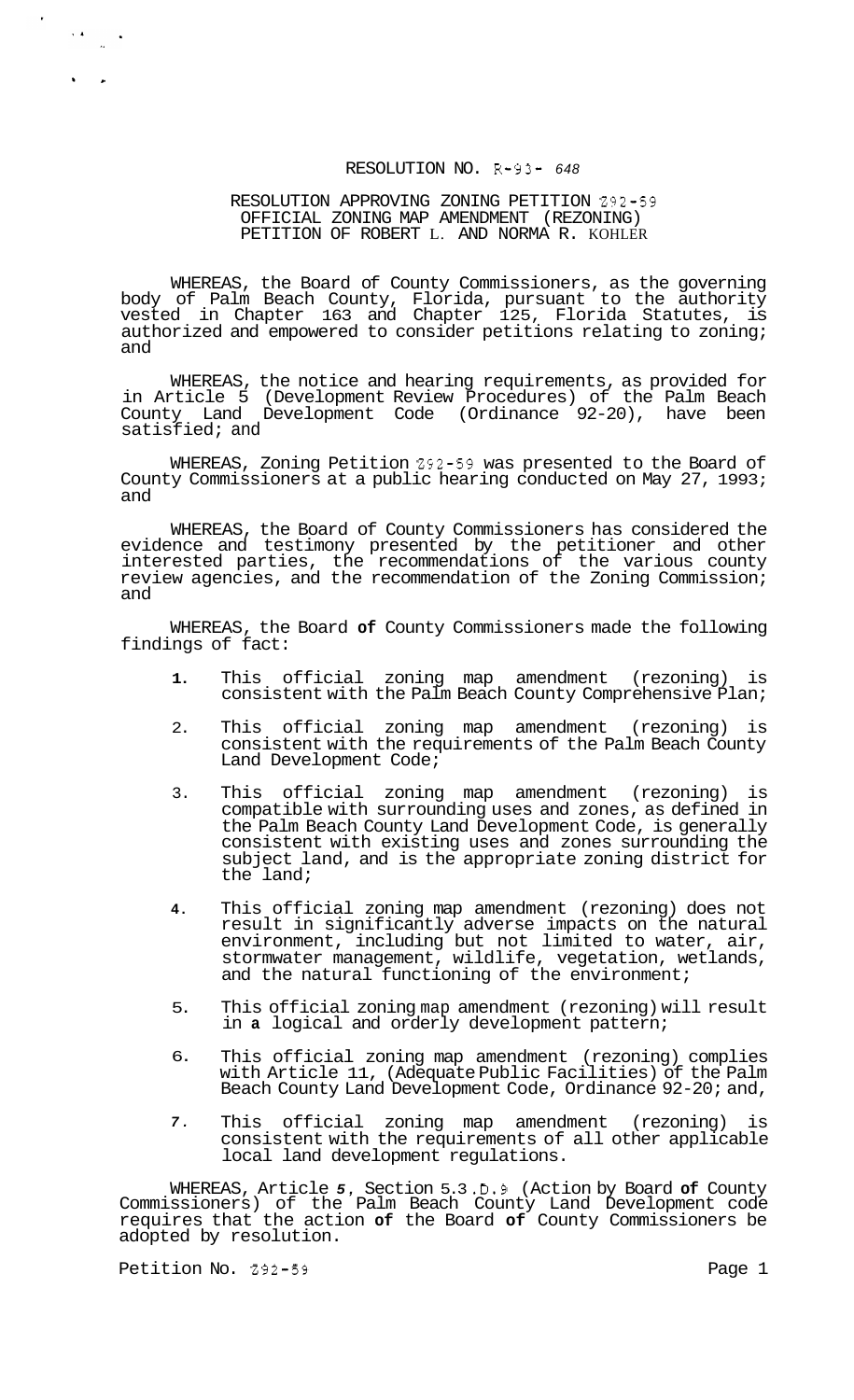NOW, THEREFORE, BE IT RESOLVED BY THE BOARD **OF** COUNTY COMMISSIONERS OF PALM BEACH COUNTY, FLORIDA, that Zoning Petition 292-59, the petition of ROBERT L. AND NORMA R. KOHLER, BY JEFF IRAVANI, AGENT for a OFFICIAL ZONING MAP AMENDMENT (REZONING) from the NEIGHBORHOOD COMMERCIAL (CN) ZONING DISTRICT to the GENERAL COMMERCIAL (CG) ZONING DISTRICT with a CONDITIONAL OVERLAY ZONE (COZ) on a parcel of land legally described in EXHIBIT **A,** attached hereto and made a part hereof, and generally located as indicated on a vicinity sketch attached as EXHIBIT B, attached hereto and made a part hereof , was approved on May 27, 1993, subject to the conditions described in EXHIBIT C, attached hereto and made a part hereof.

Commissioner **Marcus** moved for the approval of the Resolution.

The motion was seconded by Commissioner \_\_ Newell \_\_\_\_ and, upon being put to **a** vote, the vote was as follows:

| Mary McCarty, Chair | Absent |
|---------------------|--------|
| Burt Aaronson       | Aye    |
| Ken Foster          | Aye    |
| Maude Ford Lee      | Aye    |
| Karen T. Marcus     | Aye    |
| Warren Newell       | Aye    |
| Carol A. Roberts    | Aye    |

The Chair thereupon declared that the resolution was duly passed and adopted this 27th day **of** May, 1993.

APPROVED AS TO FORM AND LEGAL SUFFICIENCY

BY:

Alling Collins  $\mathscr{P}$ BY: CLERK  $0.9705$ 

PALM BEACH COUNTY, FLORIDA BY ITS BOARD OF COUNTY

COMMISSIONERS , , '.. . .. **.I**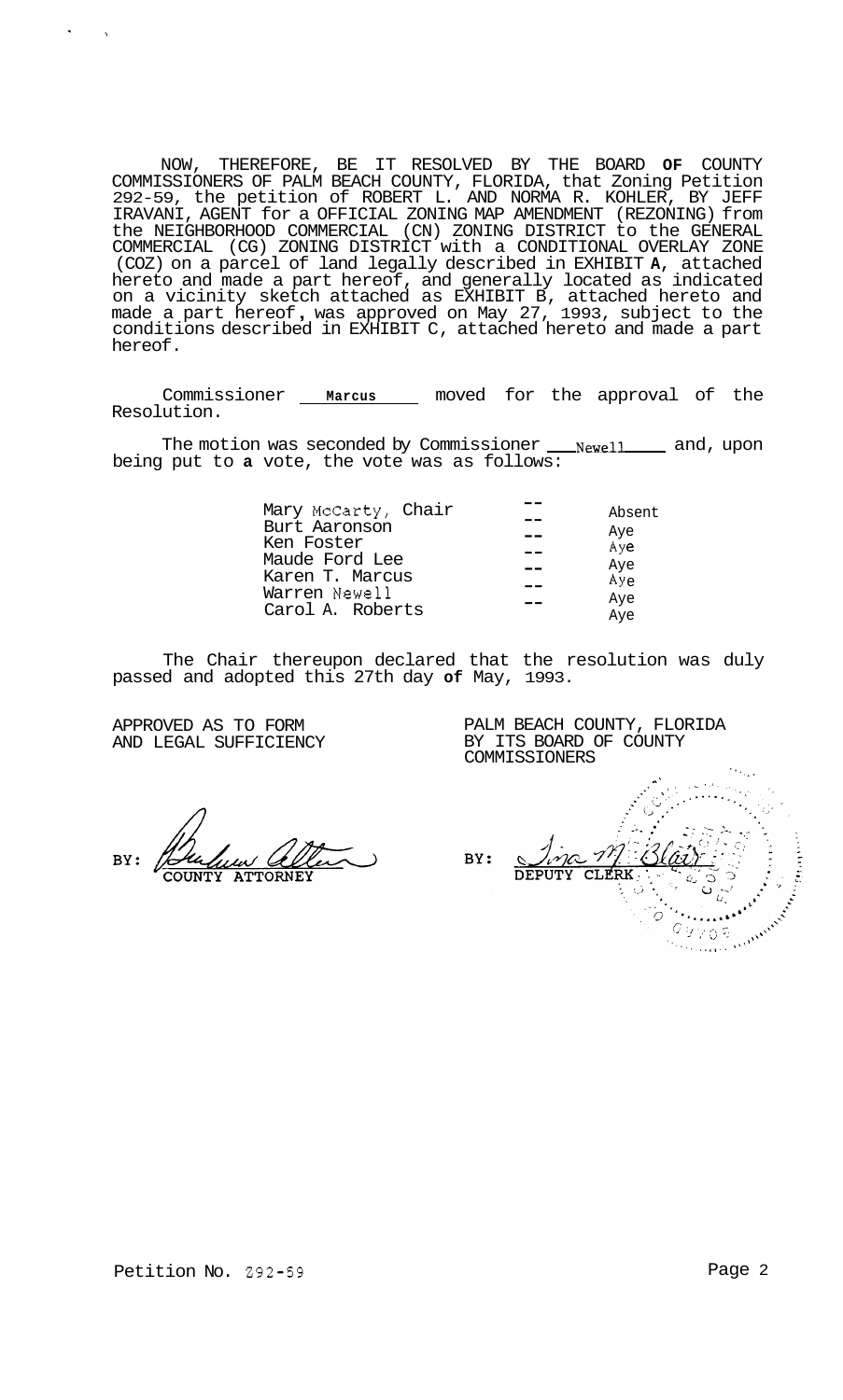### EXHIBIT A

 $\frac{1}{2} \sum_{i=1}^n \frac{1}{2} \sum_{j=1}^n \frac{1}{2} \sum_{j=1}^n \frac{1}{2} \sum_{j=1}^n \frac{1}{2} \sum_{j=1}^n \frac{1}{2} \sum_{j=1}^n \frac{1}{2} \sum_{j=1}^n \frac{1}{2} \sum_{j=1}^n \frac{1}{2} \sum_{j=1}^n \frac{1}{2} \sum_{j=1}^n \frac{1}{2} \sum_{j=1}^n \frac{1}{2} \sum_{j=1}^n \frac{1}{2} \sum_{j=1}^n \frac{1}{2} \sum_{j=$ 

## LEGAL DESCRIPTION

 $\sim$ 

Lot 28, Less the East 10', for Right-of-way, according to the<br>Plat of SQUARE LAKE, as recocded in Plat Book 23, Page 141, in<br>and for the Public Records of Palm Beach County, Florida.<br>19 ACRES (52.000 5a.FT)

 $\sim 10^{-1}$ 

 $\sim 10^{-11}$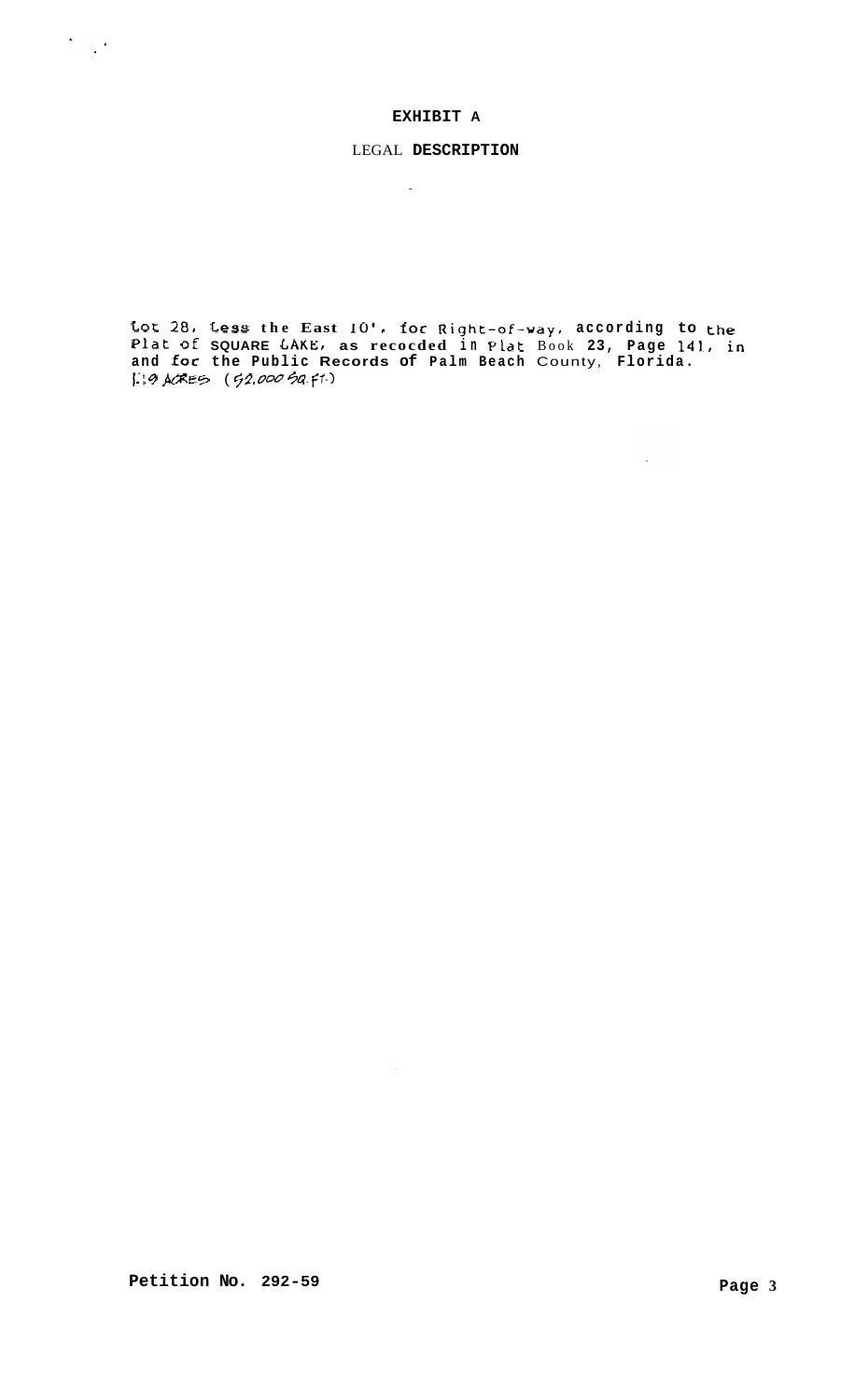### **EXHIBIT B**

# **VICINITY SKETCH**

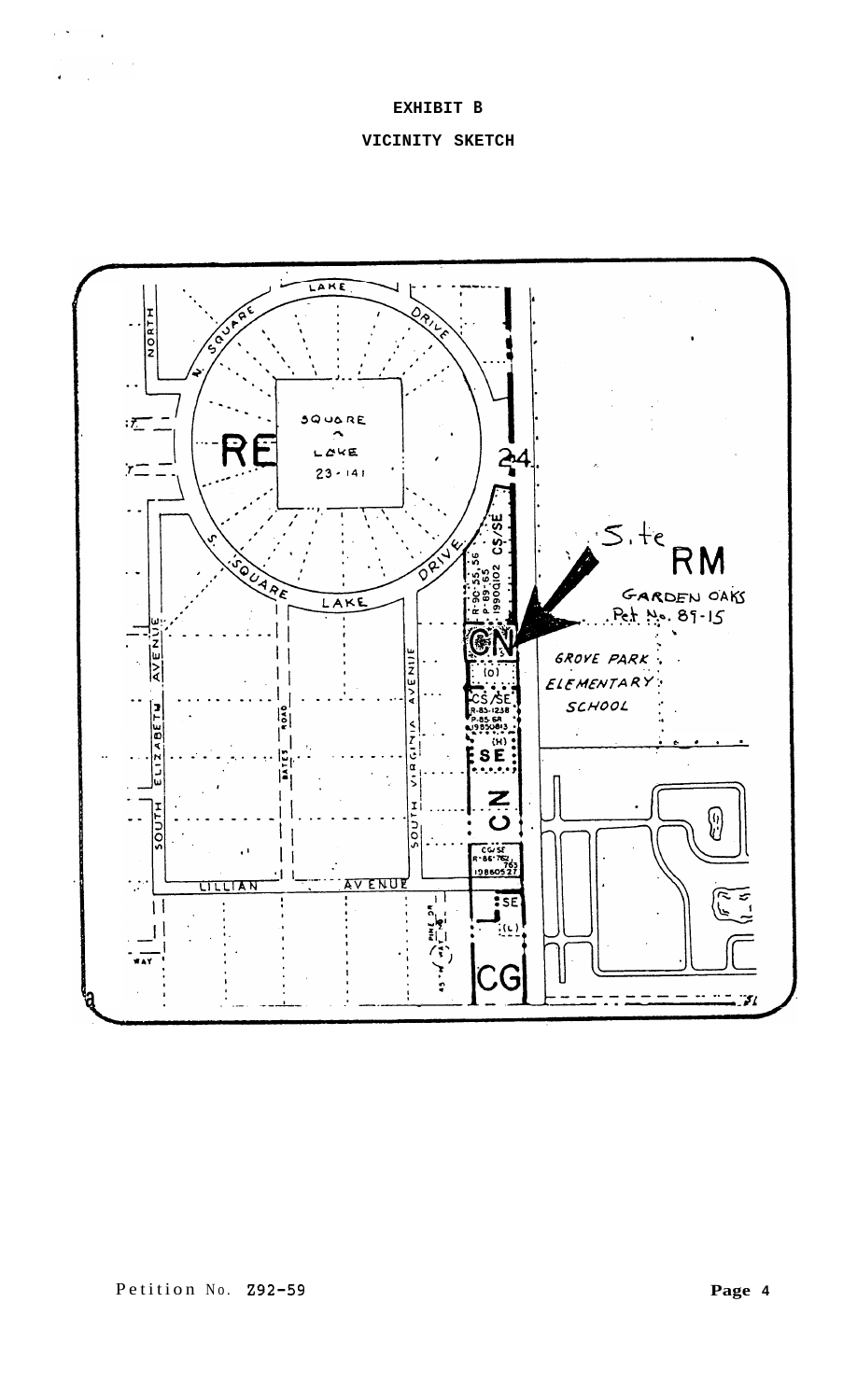### EXHIBIT **C**

# CONDITIONS OF APPROVAL

#### **A.** ENVIRONMENTAL RESOURCES MANAGEMENT

- 1. A Wellfield Affidavit of Notification is required by ERM prior to Final Site Plan certification. **(ERM)**
- **2.** Secondary containment for stored Regulated Substances (including but not limited to: fuels, oils and other hazardous chemicals) is required. The Department of Environmental Resources Management is willing to provide guidance on appropriate protective measures. (BUI1,DING **/EM)**

### **B.** HEALTH

 $\mu$  ,  $\mu$  ,  $\mu$ 

 $\mathbf{r}$  $\sim$   $\sim$ 

- 1. Sewer service is available to the property. Therefore, no septic tank shall be permitted on the site. All existing on-site sewage disposal systems must: be abandoned in accordance with Chapter **10D-6,** FAC and Palm Beach County ECR-I. (HEALTH)
- 2. Water service is available to the property. Therefore, no well shall be permitted on the site to provide potable water. All existing on-site potable water supply systems must be abandoned in accordance with Palm Beach County ECR-II. (HEALTH)  $ECR-II$ .

### C. LANDSCAPING **AND** BUFFERING

- **1.** The landscape buffer along the western property line shall be upgraded to include the following minimum requirement:
	- a) A minimum width of fifteen **(15)** feet;
	- b) A concrete wall with a minimum height of six (6) feet with a minimum setback of ten **(10)** feet from the property line;
	- c) Canopy trees with a minimum height of twelve **(12)**  feet planted twenty **(20)** feet on center on the out side of the required wall;
	- **d)** One **(1)** native palm for each three hundred **(300)**  square feet **of** required buffer with **a** minimum of eight *(8)* feet of clear trunk; and,
	- *e)* **A** thirty six **(36)** inch continuous hedge planted at twenty four **(24)** inches in height twenty four **(24)**  inches on center on the outside of the wall. (ZONING)

### **D. USE** LIMITATIONS

- **1.** The nonconforming structure (existing *880* square foot one story garage located in the south west corner of the subject property) shall be limited to indoor storage accessory to the permitted principal use. (ZONIN(;/CODE ENFORCEMENT)
- 2. Restaurant, general; restaurant, limited; and mepair services, limited, shall not be permitted uses on site. (ZONING)

Petition **No. 292-59** ]'age *5*